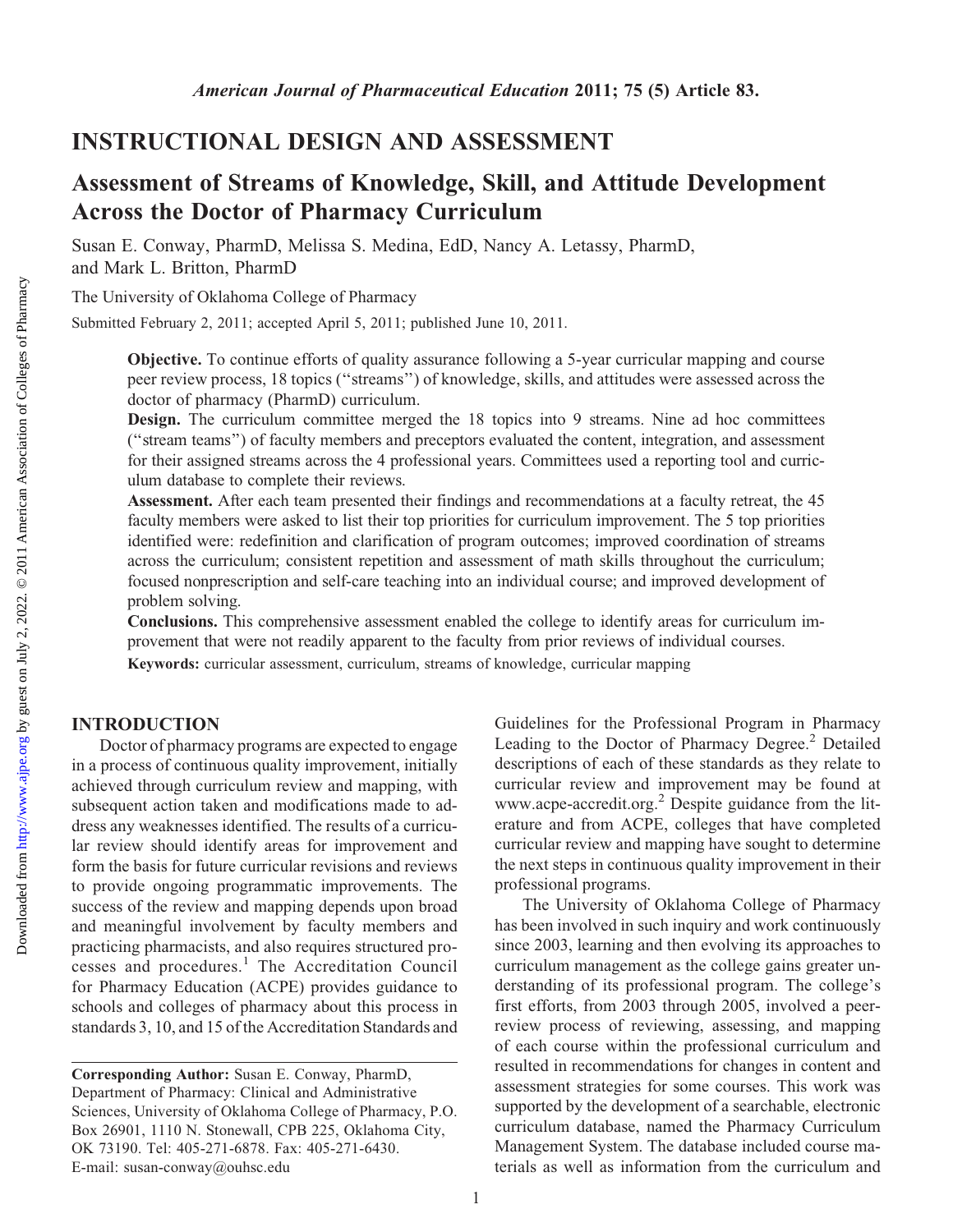assessment committees (including meeting minutes and peer-review reports). Since the inception, the database has been updated each semester by course coordinators with course syllabi, objectives, content, assessment strategies, and maps of course objectives to the programmatic outcomes and levels of learning achieved, thereby providing faculty members access to information taught throughout the curriculum to aid in the revision and improvement of their individual courses and in the development of new electives.3 From 2006 to 2007, the college completed a second review of individual courses to evaluate compliance with and the impact of implementing the recommended changes and to determine appropriate sequencing of all courses within the professional curriculum. This work resulted in the movement of some core professional courses to better align the curriculum content and to further support the development of pharmacy practice skills.

During these 2 individual course reviews, the leadership of the curriculum committee and the college realized that many individual courses largely operated in silos, segregated from the rest of the curriculum, while at the same time having the expectation of producing well-rounded and competent pharmacists. The leadership recognized that further changes were needed in the organization, integration, delivery, and assessment of the professional program to fully achieve the stated goals and outcomes of the PharmD program. While individual course reviews had yielded much useful information and resulted in improvements in both content and assessment, a comprehensive review was needed to reevaluate courses longitudinally to determine how well each course provided either an adequate foundation or facilitated the development and progression of knowledge, skills, and attitudes expected for future courses in the curriculum.

During 2008 and 2009, the curriculum committee continued its efforts in continuous quality improvement by following a logical progression from curricular mapping to evaluation of content, integration, and assessment of ''streams'' of knowledge, skill, and attitude development across the 4 years of the professional curriculum. This allowed for a continued college dialogue and sustained the collaborative efforts among faculty members and other stakeholders regarding content of the professional curriculum, instructional strategies, and assessment methods, all in light of the expected outcomes for graduates. This paper reviews the college's most recent approach to reviewing the curricular structure, including course sequencing, reiteration, and integration across the 4 years of the professional program.

### **DESIGN**

At the beginning of the fall 2008 semester, the dean charged the curriculum committee with organizing and

overseeing a college-wide curricular assessment of streams of knowledge, skill, and attitude development across the professional curriculum. The initial planning occurred within the curriculum committee, and the process was carried out within ad hoc peer-review committees that involved the entire faculty and selected preceptors. The curricular stream assessment was completed within 1 academic year, and the timeline is described in Table 1.

Because individual courses had previously undergone 2 separate peer reviews, the goal of the curricular review was to evaluate how knowledge, skills, and attitudes were developed throughout the curriculum and to assess whether coordination was occurring among courses with similar topics to ensure these ''streams'' were continuous. The review encompassed all required didactic courses and advanced pharmacy practice experiences (APPEs) in the 4 years of the PharmD curriculum. The curriculum committee identified 18 topics to be reviewed. Smaller topics with similar content and skills and those involving the same courses were grouped together to reduce the number of ad hoc committees required. The topics taught within the pharmaceutical care modules also were combined, but given the large amount of content covered within this 10 course series, the work was divided and allocated to 2 teams. This resulted in 9 ad hoc committees (referred to as ''stream teams'') charged with evaluating the following streams: clinical communications; drug information and literature evaluation; pharmaceutics, pharmacokinetics, and pharmacy math; pharmacy administration, law, ethics, and professionalism; decision making and problem solving; non-prescription products, preventative health, and special populations; pharmacy practice experiences; pathophysiology, pharmacology, medicinal chemistry, and therapeutics

| Table 1. Timeline for Stream Assessments |  |
|------------------------------------------|--|
|------------------------------------------|--|

| Date                          | <b>Process Timeline</b>                                                                                  |
|-------------------------------|----------------------------------------------------------------------------------------------------------|
| October 2008                  | Stream topics identified                                                                                 |
| November 2008                 | Reporting tool developed to guide ad<br>hoc stream teams                                                 |
| December 2008                 | Course survey developed to aid<br>information collection and was<br>completed by each course coordinator |
| January 2009                  | Ad hoc stream teams selected                                                                             |
| February 2009                 | Stream teams received assignments<br>and orientation                                                     |
| February 2009 -<br>April 2009 | Individual stream assessments carried<br>out by stream teams                                             |
| May 2009                      | Stream team chairs presented findings<br>to curriculum committee                                         |
| June 2009                     | Stream team chairs presented findings<br>and faculty set priorities at<br>college-wide retreat           |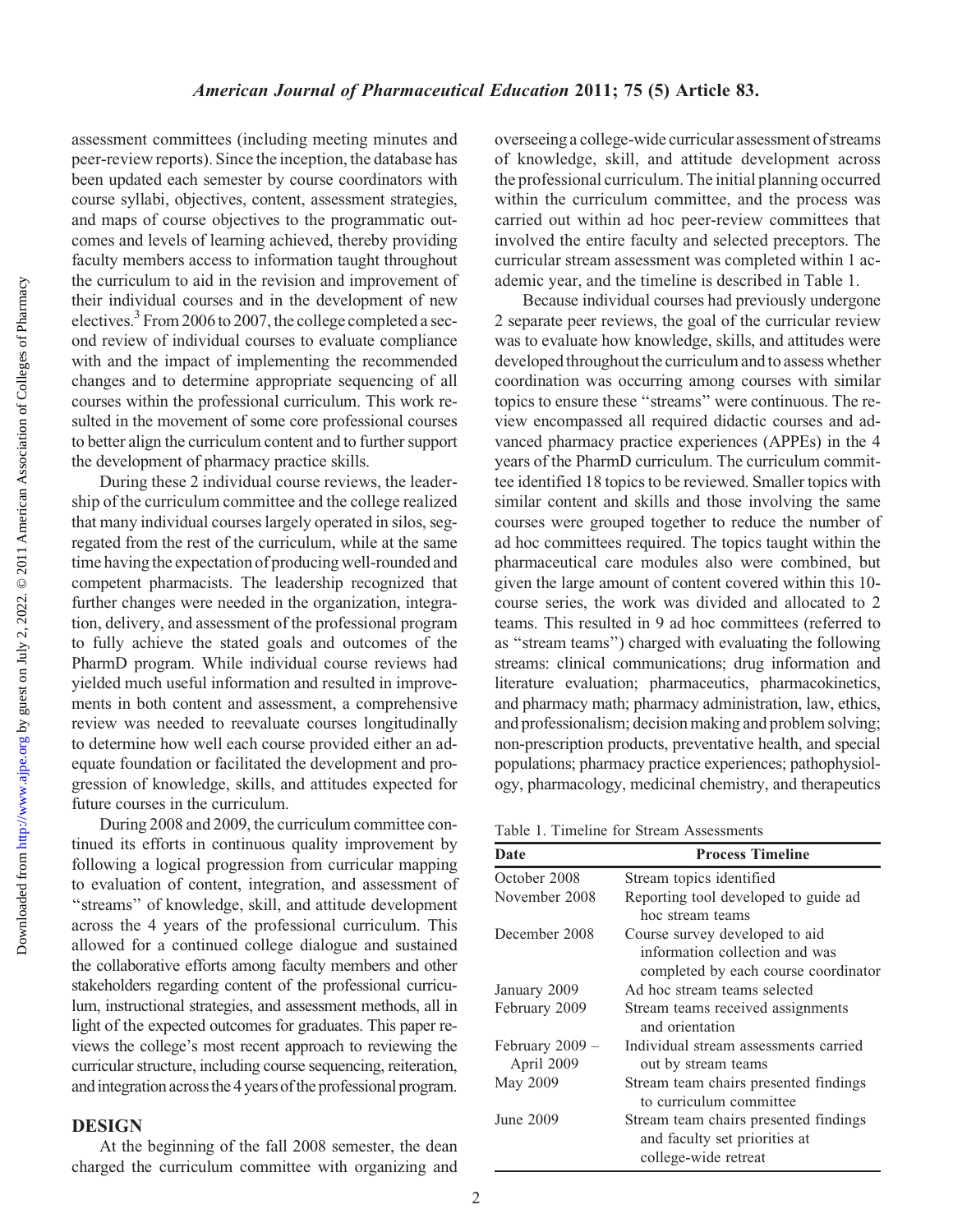in integrated pharmaceutical care modules 1-5; and pathophysiology, pharmacology, medicinal chemistry, and therapeutics in integrated pharmaceutical care modules 6-10.

Prior to launching the stream teams, online curricular resources were developed and the Pharmacy Curriculum Management System database was updated to provide the necessary data for teams to complete the curricular review in an efficient manner.<sup>3</sup> As a supplement to the information already housed in the Pharmacy Curriculum Management System, a stream survey was created and administered to all course coordinators of required didactic courses. This survey enabled course coordinators to self-identify if a particular stream topic was taught and/or assessed in their course and for the curriculum committee to advise each stream team on which courses required their review. The survey instrument was used to collect additional data such as how stream topics were assessed in a course and if communication regarding course content occurred with other course coordinators. The course coordinators completed the survey instrument electronically and the curriculum committee then reviewed the data and generated a report for each stream topic that listed which courses taught that topic and included the additional data collected. Each report was distributed to the corresponding stream team chair. Information for required APPEs was uploaded to the Pharmacy Curriculum Management System for easy access by all stream team members. The community and hospital APPE content and assessments are standardized and facilitated by the college's office of experiential education; thus, course syllabi and assessments were provided by this office. A survey report on ambulatory care and acute care APPE content that had been completed by the curriculum committee 2 years prior to the stream reviews was provided to the teams.

In addition to gathering the pertinent data for review, the curriculum committee developed a reporting tool to guide the stream teams' work and ensure consistency among the data collected (this reporting tool is available upon request from the author). Teams that were assigned multiple topics were encouraged to complete a separate report for each topic for which they were responsible. The chairs of the 2 teams that were assigned the topics within the pharmaceutical care modules were encouraged to collaborate and were scheduled to present their findings in sequential order to allow for discussion of these findings in an integrated fashion.

To ensure leadership and administrative support to guide the work, each stream team was led by a chair and vice chair. Also, each 8-person team included at least 1 individual from the curriculum committee and 1 or more faculty members from each of the college's 3 departments. This broad representation of the college ensured that diverse perspectives were considered. All full-time faculty members participated on a stream team, and select adjunct preceptors were appointed to teams within their areas of expertise (eg, a community preceptor served on the nonprescription products team and a hospital clinical pharmacist served on the decision-making and problemsolving team). Faculty participation on the teams was an expectation and considered part of their service to the college. Charges to other college committees were reduced for the academic year in which the curricular review was conducted to compensate for the added work time the stream reviews required. Adjunct preceptors participated on a voluntary basis and agreed to participate prior to announcement of the formal team assignments. Additionally, an administrative support team consisting of the chair of the curriculum committee, the associate dean for academic affairs, the assistant dean of assessment and evaluation, and 2 administrative staff members with expertise in the Pharmacy Curriculum Management System database was available to attend stream team meetings and to consult with chairs and provide guidance as needed.

The stream teams received written communication of their appointment and charges, and the chairs and vice chairs were invited to a special meeting of the curriculum committee to review the timelines and process to help launch the teams. The stream teams were given 10 weeks to complete their curricular review.

Each stream team met 2 to 4 times for 1 to 2 hours over the 10-week period, with some preparatory work done prior to each meeting. Each team submitted their findings and recommendations in writing using the stream reporting tool. Stream team reports described time allotted to the stream topic, timing of topic introduction, topic repetition and advancement, topic assessments, and team recommendations. The stream team chairs met individually with the curriculum committee to discuss the findings of their stream review and recommendations for curricular improvements. After these meetings, each stream team chair wrote an executive summary report that was distributed to the entire faculty. The process culminated with the presentation and discussion of the stream team findings at a 2-day faculty retreat.

#### EVALUATION AND ASSESSMENT

Upon reviewing the 9 stream team reports, the curriculum committee found several common themes. There were some areas of inconsistency in the delivery, continuity, and integration of topics across the curriculum. For example, the college did not teach a consistent approach to problem solving and decision making, and therefore, each faculty member taught this process differently. Most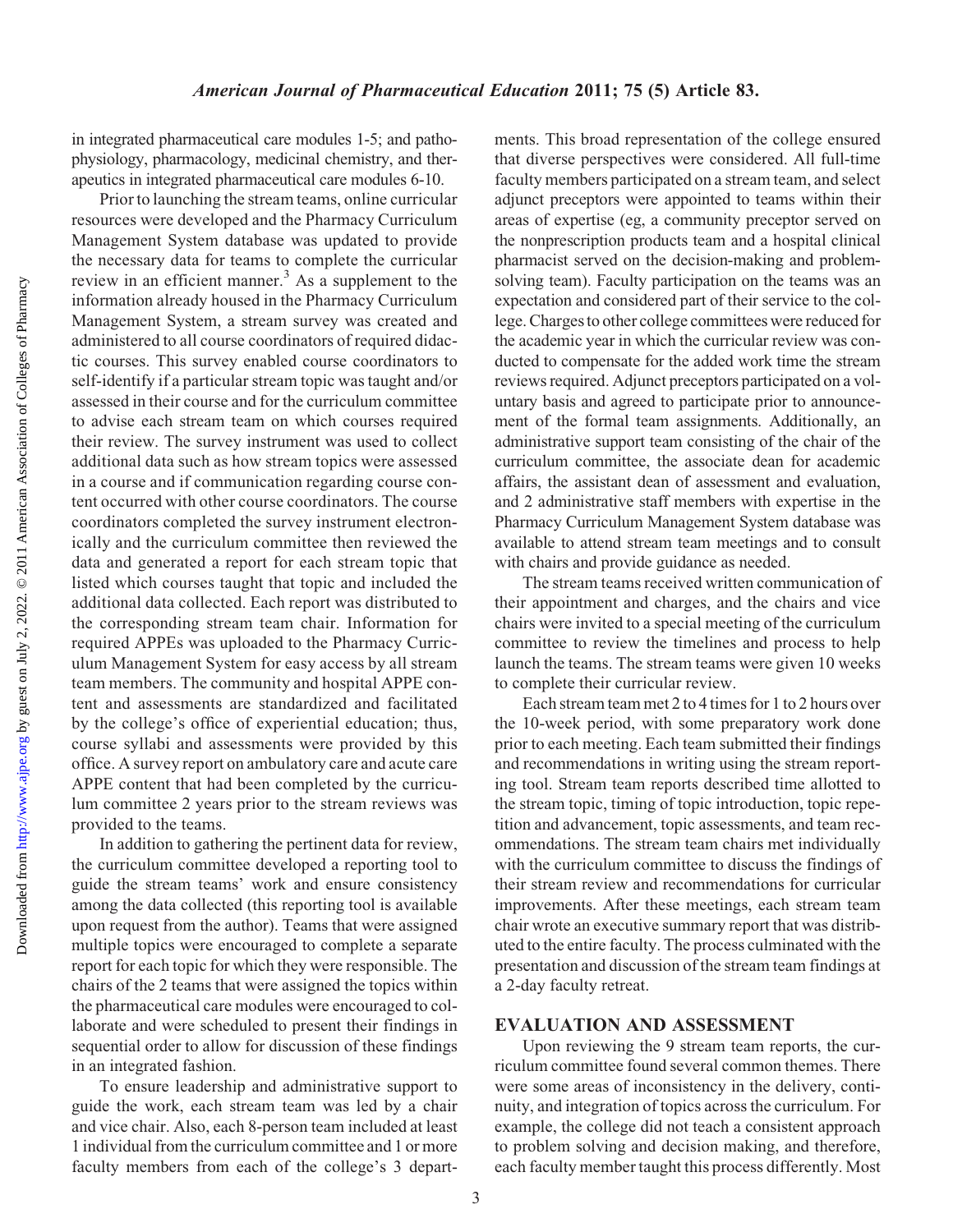<http://www.ajpe.org>

Downloaded from

stream teams found that faculty members conducted their courses independently and identified a need for improved coordination and communication among course coordinators. The stream teams recommended that a formal process of assigning ''stream champions'' to work with course coordinators be implemented to ensure specific topics were advanced and integrated within the curriculum. Additionally, some topics lacked repetitive assessment across the curriculum. For example, the pharmacy math course occurs in the first year, and several courses in subsequent years taught or applied math skills, but did not consistently assess students' math skills. Finally, many teams expressed that the stream review process was difficult because they did not fully understand the outcomes and the desired level of competencies that the college had for each topic.

At a faculty retreat, the college's entire full-time faculty identified priorities for curricular improvement after reviewing and discussing the findings from the 9 stream teams. Each of the 45 faculty members in attendance was asked to write his/her top 2 priorities for curricular change on an index card (Table 2). The same 2 priority areas for curricular improvement were listed by over 25% of the faculty members polled. The first priority was to develop a consistent management system for stream topics to

improve coordination of streams of knowledge, skills, and attitudes across the curriculum. The second was to redefine program outcomes and clarify and agree upon the proficiency level that students need to demonstrate for each outcome. These top 2 faculty priorities were consistent with the major themes that the curriculum committee had identified upon review and discussion of the stream reviews within curriculum committee meetings. Additional priorities that were ranked by 10% to 25% of the faculty polled applied to specific topics or areas within the curriculum. These included repetition and assessment of pharmacy math skills beyond the first-year math course, teaching nonprescription products and self-care concepts in a separate course, and improvement and consistency in teaching problem solving and critical thinking. These top priorities areas were consistent with needs identified in previous curriculum reviews and discussions.

## DISCUSSION

During the 5 years of curricular mapping and course peer review that preceded the committee review, the University of Oklahoma College of Pharmacy worked to make the curriculum more transparent and encouraged dialogue within and among courses to focus instructional

Table 2. Faculty Priorities for Curricular Change from Retreat Poll

| <b>Priorities<sup>a</sup></b>                                                                                                                           | Response, % |
|---------------------------------------------------------------------------------------------------------------------------------------------------------|-------------|
| Develop a consistent management system for stream topics to improve coordination of streams of<br>knowledge, skill, and attitudes across the curriculum | 62          |
| Redefine program outcomes and clarify and agree upon the proficiency level that students need to<br>demonstrate for each outcome                        | 27          |
| Repetition and assessment of pharmacy math skills beyond the P1 math course                                                                             | 22          |
| Separation of non-prescription and self-care into an individual course                                                                                  | 13          |
| Improvement and consistency in teaching problem solving and critical thinking.                                                                          | 11          |
| Develop a mechanism to ensure that all students meet minimum standards before beginning APPE<br>(eg, high stakes assessment)                            | 9           |
| Maintain or increase focus on use of drug information                                                                                                   | 9           |
| Reassess/improve the content of pharmacology within pharmaceutical care module and throughout<br>the curriculum                                         |             |
| Reassess/improve the content and location of the social and behavioral sciences in the curriculum                                                       |             |
| Standardize and streamline IPPE and APPE objectives and competencies                                                                                    |             |
| Develop consistent acute care and ambulatory care APPE outcomes and assessments                                                                         |             |
| Rebuild curriculum and teaching methods using continuous self-assessment                                                                                |             |
| Standardize expectations and methods for teaching SOAP notes                                                                                            |             |
| Better dissemination of information being taught in courses and how this information integrates<br>(i.e. simplify PCMS database)                        |             |
| Re-evaluate the focus of student assessments (knowledge versus skills)                                                                                  |             |
| Review the content of medicinal chemistry in the Principles of Drug Action course                                                                       |             |
| Develop a basic skills log book for IPPEs and APPEs                                                                                                     |             |

Abbreviations:  $PI = pharmacy year 1$ , APPE = advanced pharmacy practice experience, IPPE = Introductory pharmacy practice experience, PCMS = pharmacy curriculum management system<br><sup>a</sup> Priorities are listed for those receiving more than 1 faculty vote. There were an additional 24 priorities listed by only 1 faculty member (2%) per

priority area.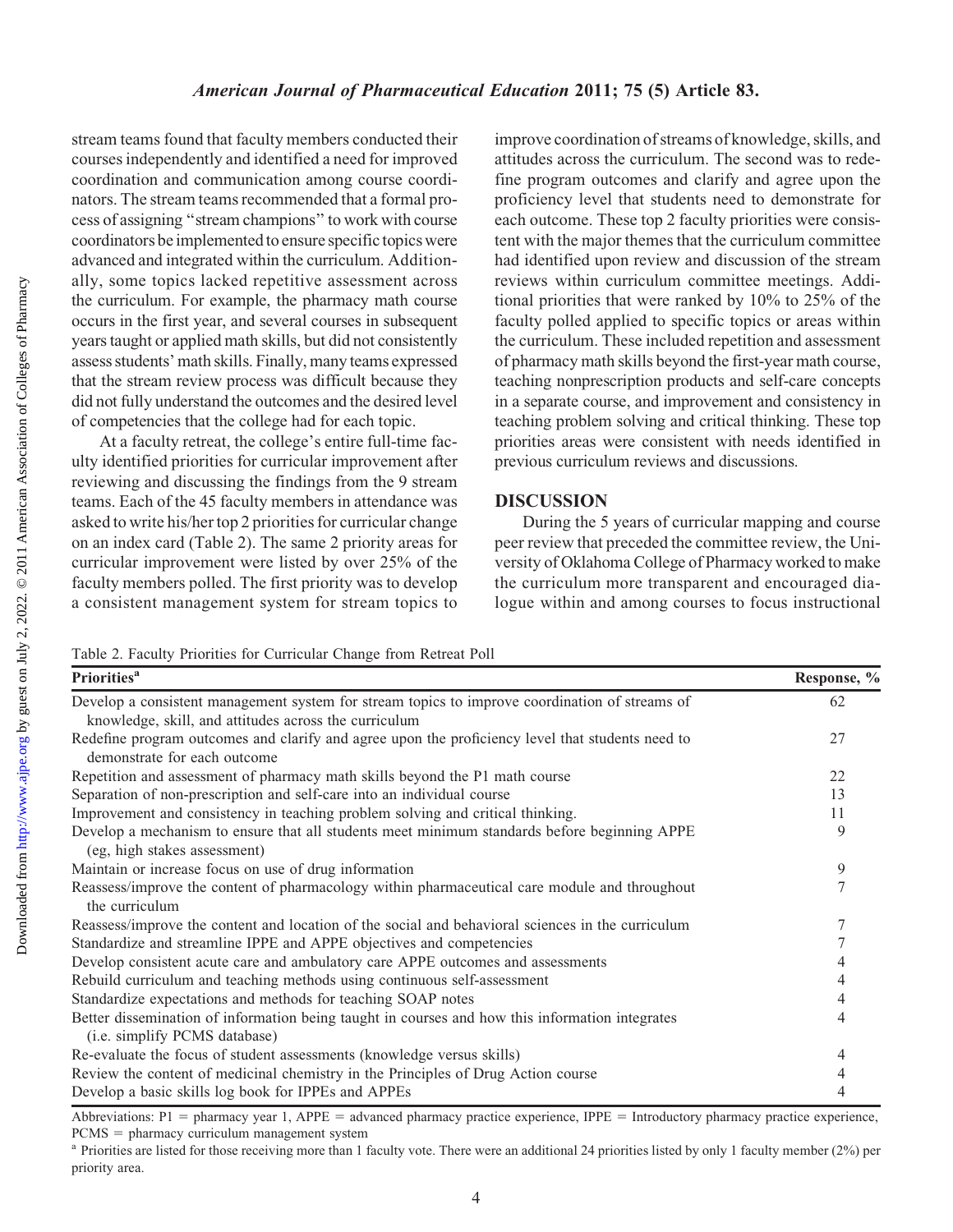efforts. While these reviews offered insight into individual courses, the need to understand how courses related to each other remained. Based on common themes and recommendations from the previous reviews, the college focused its next step on evaluating curricular streams of knowledge, skills, and attitudes, which would provide a unique crosssectional overview of the curriculum. This review evaluated where repetition was needed and beneficial for student learning, taking on a different emphasis than previous reviews that focused on individual courses and elimination of redundancy.<sup>1</sup> Overall, the evaluation of the streams of knowledge, skills, and attitudes across the curriculum was an internal peer review that had broad faculty involvement, was completed in one year, and resulted in outcomes that have led to additional next steps in the curricular review and improvement process.

Keeping the stream review manageable required the curriculum committee to merge 18 knowledge-, skill-, and attitude-based topics together in a coherent fashion. While this consolidation helped reduce the number of teams needed, it also resulted in grouping some topics that were not directly related. For example, combining pharmacy administration, law and ethics, and professionalism as a stream was atypical. Even though the 3 topics can be categorized under social and administrative sciences, they are not directly linked. The primary reason for combining topics was there were not enough faculty teams available to assign only 1 topic to each team. This consolidation required some debriefing of the stream teams and led members of each team to ''divide and conquer'' the topic areas among themselves, which ultimately led the team to complete a thoughtful review of each assigned stream topic. Similarly, there also was debate among members of the curriculum committee about whether pharmacy math should be an independent stream or considered a component of pharmacokinetics and pharmaceutics. Ultimately, math was merged with pharmacokinetics and pharmaceutics because the committee agreed that there would be an overlap among the topics and combining them would further limit the number of stream teams required. Colleges that have a larger faculty and/or a preceptor base that is more involved in the didactic curriculum may be able to increase the number of stream teams and divide some of the combined topics into separate topics assigned to separate stream teams, such as reviewing pharmacy administration, pharmacy law and ethics, and professionalism separately.

There were 3 perceived strengths associated with the stream curricular review. First, the review process was facilitated by an electronic curricular database, the Pharmacy Curriculum Management System, which made the most current course information immediately accessible to stream teams. This database contributed to the completion of the project within the 1-year timeframe. However, a limitation of a retrospective database review is the assumption that the intended curriculum is the same as the delivered curriculum.3 Live delivery of the associated streams of knowledge, skills, and attitudes was not evaluated, although activities, assessments and student evaluations were reviewed.

Another strength of the review was the culture of assessment at the college and the acceptance of curricular review among the faculty members. As reported previously, establishing buy-in with the process of review can be time consuming and a potential roadblock.<sup>1</sup> The longstanding history of curricular review at the college allowed the stream teams to progress more easily into the review process, allowing the reviews to be completed in a timely manner.

The stream reviews used a standardized, structured, and systematic process for evaluating the curriculum that was based on the outcomes of the college's previous reviews. This structure allowed all stream teams to remain focused on the same elements of the review.

Due to a lack of literature reporting on next steps of curricular review beyond curriculum mapping and a lack of validated tools to assist with the process, the stream review process was a novel approach that used tools that lacked psychometric data. Aside from the evaluation tools used, this was our third iteration of curricular review and the refinement of the process over time has been successful as evidenced by our timely completion and detailed outcomes that provide a foundation for future work. Understanding faculty priorities for future curricular change and review was instrumental in the next steps to be undertaken. The college is now using the insights gained over the years from individual course and broad stream reviews to refine, and in some cases, redefine the outcomes of our professional program. The outcomes that the doctor of pharmacy program was established with in 1998 were based on the Center for the Advancement of Pharmaceutical Education (CAPE) outcomes. The stream evaluation allowed the faculty to evaluate its success with and understanding with the CAPE outcomes. The greatest gains from the review process have been increased faculty awareness of the contributions of their course to program outcomes; the relationship of individual courses within streams of knowledge, skill, and/or attitude development; and most importantly, greater insight into stated program outcomes and a more realistic view of how to attain them.

### SUMMARY

Having completed extensive curriculum mapping and individual course review over a 5-year period, the University of Oklahoma College of Pharmacy undertook a curricular review to assess streams of knowledge, skills, and attitudes